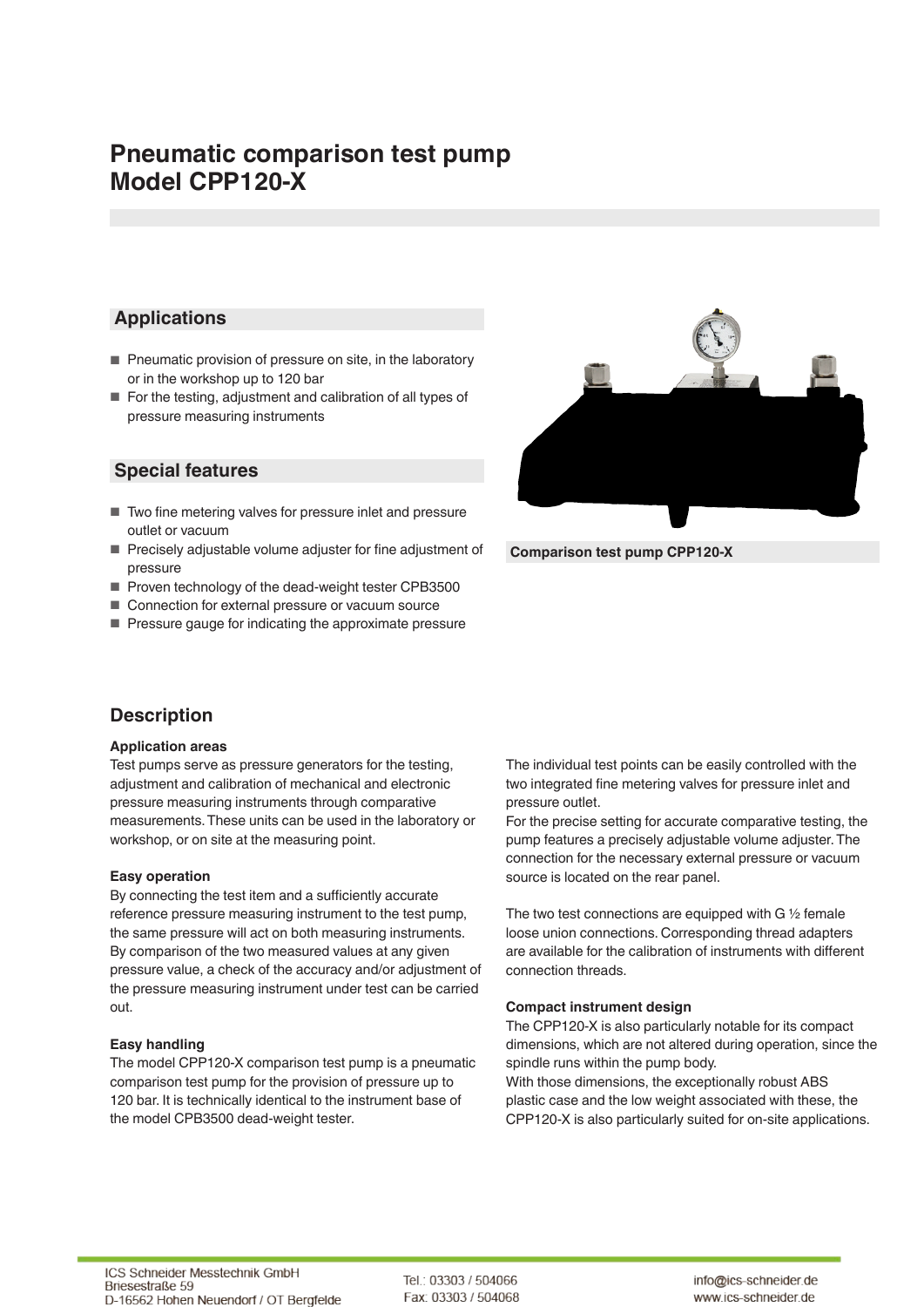| <b>Specifications</b>                  | <b>Model CPP120-X</b>                                                  |
|----------------------------------------|------------------------------------------------------------------------|
| Pressure range                         | $0120$ bar                                                             |
| Pressure transmission medium           | Clean, dry, non-corrosive gases (e.g. air or nitrogen)                 |
| <b>Pressure connections</b>            |                                                                        |
| Test item connection                   | $2 \times G$ 1/2 female thread, loose union connection                 |
| Distance between test item connections | 290 mm                                                                 |
| External pressure connection           | G 1/4 B female                                                         |
| <b>Material</b>                        |                                                                        |
| Wetted parts                           | Austenitic stainless steel, high tensile brass, copper, nitrile rubber |
| <b>Permissible ambient conditions</b>  |                                                                        |
| Operating temperature                  | 040 °C                                                                 |
| <b>Instrument base</b>                 |                                                                        |
| <b>Dimensions</b>                      | 510 x 490 x 210 mm (W x D x H), for details, see technical drawings    |
| Weight                                 | 22 kg                                                                  |

### **Recommended reference pressure measuring instruments:**

#### **Precision digital pressure gauge model CPG1000**

**Measuring ranges:** up to 700 bar **Accuracy:** 0.05 % of span

For further specifications see data sheet CT 10.01

#### **Hand-held pressure indicator model CPH6300**

**Measuring ranges:** up to 1,000 bar **Accuracy:** 0.2 % of span

For further specifications see data sheet CT 12.01

#### **Precision hand-held pressure indicator model CPH6400**

**Measuring ranges:** up to 6,000 bar **Accuracy:** up to 0.025 % of span

For further specifications see data sheet CT 14.01

#### **ProcessCalibrator model CPH6000**

**Measuring ranges:** up to 8,000 bar **Accuracy:** up to 0.025 % of span

For further specifications see data sheet CT 15.01







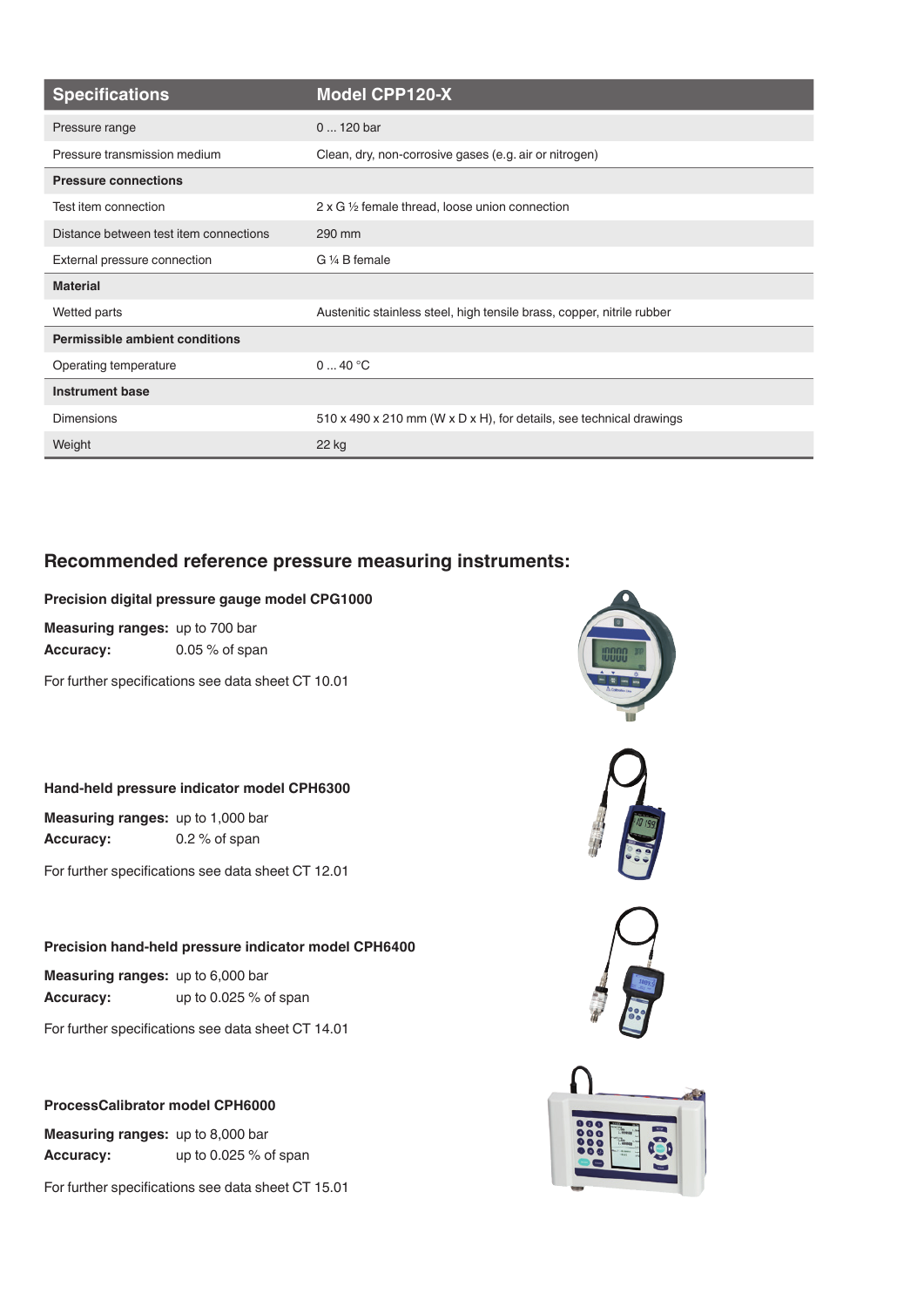### **Dimensions in mm**





#### **Test item connection**





- (1) Test item connection
- (2) Pressure gauge
- (3) Inlet valve
- (4) Volume adjuster with star handle
- (5) Outlet valve
- (6) Rotatable feet
- (7) Pressure generation control schematic